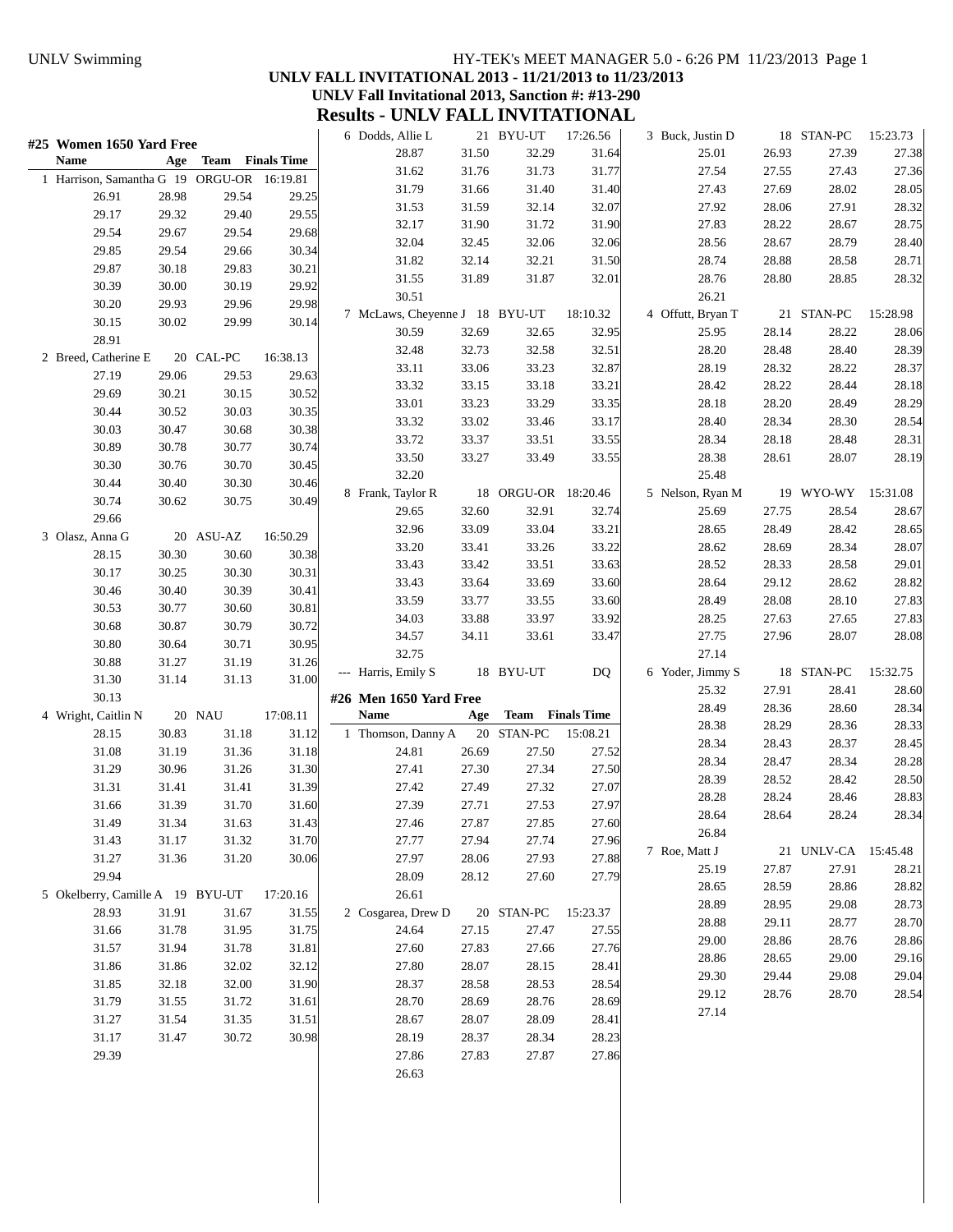#### UNLV Swimming HY-TEK's MEET MANAGER 5.0 - 6:26 PM 11/23/2013 Page 2 **UNLV FALL INVITATIONAL 2013 - 11/21/2013 to 11/23/2013 UNLV Fall Invitational 2013, Sanction #: #13-290 Results - UNLV FALL INVITATIONAL**

| (#26 Men 1650 Yard Free) |       |                         |          |                  | 6 Tran, Cindy                     |       | 21 CAL-PC       | 1:58.33 |                                     |       |                      |                         |
|--------------------------|-------|-------------------------|----------|------------------|-----------------------------------|-------|-----------------|---------|-------------------------------------|-------|----------------------|-------------------------|
| 8 Palumbo, Alex P        |       | 21 ASU-AZ               | 15:59.87 |                  | 26.95                             | 30.39 | 30.48           | 30.51   | #28 Men 200 Yard Back<br>Name       |       |                      | <b>Team</b> Finals Time |
| 26.56                    | 28.81 | 29.20                   | 29.50    |                  | 7 Busch, Melanie                  |       | 20 ASU-AZ       | 1:59.44 | A - Final                           | Age   |                      |                         |
| 28.95                    | 29.10 | 28.92                   | 28.90    |                  | 27.17                             | 29.34 | 30.95           | 31.98   |                                     |       |                      |                         |
| 29.14                    | 29.17 | 28.84                   | 28.97    |                  | 8 Barreto, Juanita B              |       | 20 ASU-AZ       | 2:00.99 | 1 Nolan, Dave J                     |       | 20 STAN-PC           | 1:42.40                 |
| 28.95                    | 28.89 | 29.22                   | 29.12    |                  | 27.53                             | 29.95 | 31.64           | 31.87   | 24.20                               | 26.26 | 26.65                | 25.29                   |
| 29.38                    | 29.23 | 29.15                   | 29.17    | <b>B</b> - Final |                                   |       |                 |         | 2 Cosgarea, Drew D                  |       | 20 STAN-PC           | 1:43.21                 |
| 29.79                    | 29.59 | 29.78                   | 29.56    |                  | 9 Amr, Amani A                    |       | 19 ORGU-OR      | 2:00.09 | 24.57                               | 26.13 | 26.60                | 25.91                   |
| 29.56                    | 29.36 | 29.24                   | 29.31    |                  | 28.64                             | 30.58 | 30.55           | 30.32   | 3 Gunderson, Will B                 |       | 21 STAN-PC           | 1:45.57                 |
| 29.18                    | 29.47 | 28.94                   | 28.99    |                  | 10 Stipe, Mikkel-Ane              |       | 20 CAL-PC       | 2:01.16 | 25.09                               | 26.30 | 26.91                | 27.27                   |
| 27.93                    |       |                         |          |                  | 28.26                             | 30.11 | 31.04           | 31.75   | 4 Perry, Barkley G                  |       | 19 ASU-AZ            | 1:45.74                 |
| 9 Weiner, Brendan A      |       | 19 ASU-AZ               | 16:20.91 |                  | 11 Tornatore, Miranda E 20 ASU-AZ |       |                 | 2:01.18 | 24.80                               | 26.14 | 26.91                | 27.89                   |
| 25.80                    | 28.03 | 28.68                   | 28.59    |                  | 28.53                             | 30.35 | 30.88           | 31.42   | 5 Arata, Ryan P                     |       | 19 STAN-PC           | 1:46.08                 |
| 28.97                    | 28.79 | 29.13                   | 29.54    |                  | 12 Wong, Jessica K                |       | 18 UNLV-CA      | 2:01.57 | 25.32                               | 26.95 | 27.01                | 26.80                   |
| 29.63                    | 29.44 | 29.39                   | 29.67    |                  | 28.91                             | 30.99 | 31.01           | 30.66   | 6 Calhoon, Jayce E                  |       | 22 WYO-WY            | 1:48.62                 |
| 30.04                    |       |                         |          |                  |                                   |       |                 |         | 25.41                               | 27.31 | 28.02                | 27.88                   |
|                          | 29.84 | 30.16                   | 30.15    |                  | 13 Lindquist, Jori A<br>29.14     | 31.21 | 18 NAU<br>31.70 | 2:03.56 | 7 Richards, Stephen M 21 BYU-UT     |       |                      | 1:51.68                 |
| 30.34                    | 30.20 | 30.32                   | 30.23    |                  |                                   |       |                 | 31.51   | 26.25                               | 27.84 | 28.52                | 29.07                   |
| 30.53                    | 30.80 | 30.55                   | 30.40    |                  | 14 Marsh, Ciera                   |       | 20 BYU-UT       | 2:04.27 | 8 Machado, Henrique H 19 UNLV-CA    |       |                      | 1:52.32                 |
| 30.43                    | 30.28 | 30.30                   | 30.82    |                  | 29.43                             | 31.88 | 31.73           | 31.23   | 25.39                               | 27.63 | 29.33                | 29.97                   |
| 30.15                    | 30.50 | 30.25                   | 29.94    |                  | 15 Shaw, Lauren E                 |       | 18 BYU-UT       | 2:06.64 | <b>B</b> - Final                    |       |                      |                         |
| 29.02                    |       |                         |          |                  | 29.76                             | 32.25 | 32.59           | 32.04   | 9 Adalsteinsson, David 1 23 ASU-AZ  |       |                      | 1:49.44                 |
| 10 Johnson, Dallin S     |       | 21 BYU-UT               | 16:39.02 |                  | --- Naze, Kelly R                 |       | 23 CAL-PC       | DQ      | 25.76                               | 27.55 | 28.34                | 27.79                   |
| 27.27                    | 29.48 | 30.17                   | 30.79    | C - Final        |                                   |       |                 |         | 10 Sockwell, Kyle C                 |       | 19 ASU-AZ            | 1:49.60                 |
| 30.71                    | 30.57 | 30.58                   | 30.57    |                  | 17 Lenhoff, Sara C                |       | 18 NAU          | 2:04.42 | 25.96                               | 27.41 | 27.82                | 28.41                   |
| 30.45                    | 30.67 | 30.51                   | 30.39    |                  | 28.87                             | 31.50 | 31.86           | 32.19   | 11 Daigler, Hannon                  |       | 20 UNLV-CA           | 1:49.91                 |
| 30.61                    | 30.41 | 30.67                   | 30.30    |                  | 18 Greene, Eva J                  |       | 20 CAL-PC       | 2:05.70 | 26.62                               | 27.55 | 27.74                | 28.00                   |
| 30.35                    | 30.56 | 30.47                   | 30.47    |                  | 28.47                             | 31.48 | 32.79           | 32.96   | 12 Baldacci, Collin                 |       | 19 UNLV-CA           | 1:51.47                 |
| 30.63                    | 30.56 | 30.40                   | 29.77    |                  | 19 Bertoldo, Haley J              |       | 19 BYU-UT       | 2:05.88 | 26.60                               | 28.78 | 28.35                | 27.74                   |
| 30.20                    | 30.37 | 30.21                   | 30.19    |                  | 29.19                             | 31.78 | 32.69           | 32.22   | 13 Glander, Ryan M                  |       | 21 ASU-AZ            | 1:54.47                 |
| 30.48                    | 30.35 | 30.48                   | 30.29    |                  | 20 Clark-Warren, Lindsay 19 NAU   |       |                 | 2:05.95 | 26.83                               | 28.88 | 29.27                | 29.49                   |
| 29.09                    |       |                         |          |                  | 29.72                             | 31.86 | 32.30           | 32.07   |                                     |       |                      |                         |
| 11 Davis, Jacob R        |       | 18 BYU-UT               | 16:55.82 |                  | 21 Frazee, Trinity A              |       | 19 NAU          | 2:07.23 | #29 Women 100 Yard Free             |       |                      |                         |
| 27.27                    | 29.88 | 30.76                   | 31.09    |                  | 30.25                             | 31.90 | 32.45           | 32.63   | Name                                |       | Age Team Finals Time |                         |
| 31.18                    | 31.15 | 30.98                   | 30.92    |                  | 22 Erickson, Lauren M             |       | 19 UNLV-CA      | 2:07.33 | A - Final                           |       |                      |                         |
| 31.15                    | 31.06 | 30.92                   | 30.52    |                  | 30.42                             | 32.06 | 32.41           | 32.44   | 1 Pelton, Elizabeth A               |       | 23 CAL-PC            | 48.71                   |
| 30.83                    | 30.94 | 30.83                   | 30.96    |                  | 23 Howard, Shaylee A              |       | 18 BYU-UT       | 2:07.89 | 23.74                               | 24.97 |                      |                         |
| 30.85                    | 30.53 | 31.04                   | 31.05    |                  | 30.10                             | 32.36 | 32.91           | 32.52   | 2 Franklin, Missy J                 |       | 18 CAL-PC            | 48.83                   |
| 30.85                    | 30.84 | 30.99                   | 30.96    |                  | 24 Spadoni, Marina K              |       | 19 ASU-AZ       | 2:09.65 | 23.92                               | 24.91 |                      |                         |
| 31.04                    | 31.18 | 31.24                   | 31.09    |                  | 28.51                             | 32.81 | 34.55           | 33.78   | 3 Acker, Rachael C                  |       | 23 CAL-PC            | 49.43                   |
| 30.89                    | 31.00 | 30.89                   | 31.11    | D - Final        |                                   |       |                 |         | 24.00                               | 25.43 |                      |                         |
| 29.83                    |       |                         |          |                  | 25 Spindler, Ashlee J             |       | 18 BYU-UT       | 2:05.82 | 4 Heim, Jessica L                   |       | 21 UNLV-CA           | 50.04                   |
| --- Daigler, Hannon      |       | 20 UNLV-CA              | DQ       |                  | 30.01                             | 31.69 | 32.20           | 31.92   | 24.46                               | 25.58 |                      |                         |
|                          |       |                         |          |                  | 26 Gottlieb, Ashani L             |       | 21 NAU          | 2:06.90 | 5 Herrington, Katelyne 1 21 UNLV-CA |       |                      | 50.37                   |
| #27 Women 200 Yard Back  |       |                         |          |                  | 29.44                             | 32.14 | 32.73           | 32.59   | 24.27                               | 26.10 |                      |                         |
| Name                     | Age   | <b>Team</b> Finals Time |          |                  | 27 Allen, Aubree A                |       | 19 BYU-UT       | 2:09.07 | 6 Cheng, Camille L                  |       | 20 CAL-PC            | 50.67                   |
| A - Final                |       |                         |          |                  | 29.88                             | 32.87 | 33.22           | 33.10   | 24.37                               | 26.30 |                      |                         |
| 1 Franklin, Missy J      |       | 18 CAL-PC               | 1:53.73  |                  | 28 Fife, McKenna L                |       | 18 BYU-UT       | 2:10.32 | 7 Tran, Cindy                       |       | 21 CAL-PC            | 50.75                   |
| 27.31                    | 28.54 | 28.82                   | 29.06    |                  | 30.56                             | 32.57 | 33.58           | 33.61   | 23.81                               | 26.94 |                      |                         |
| 2 Batchelor, Sophia      |       | 18 CAL-PC               | 1:54.61  |                  | 29 Frank, Taylor R                |       | 18 ORGU-OR      | 2:22.74 | 8 Gavrilova, Lena O                 |       | 20 UNLV-CA           | 50.87                   |
| 27.63                    | 28.99 | 29.14                   | 28.85    |                  | 33.15                             | 36.79 | 36.80           | 36.00   | 24.38                               | 26.49 |                      |                         |
| 3 Au, Hoi Shun S         |       | 21 CAL-PC               | 1:57.35  |                  | 30 Yates, Kelsey L                |       | 20 ORGU-OR      | 2:23.14 | <b>B</b> - Final                    |       |                      |                         |
| 27.29                    | 29.51 | 30.39                   | 30.16    |                  | 33.88                             | 35.85 | 37.23           | 36.18   | 9 Piehl, Caroline A                 |       | 20 CAL-PC            | 49.89                   |
| 4 Klaren, Melanie R      |       | 20 CAL-PC               | 1:57.84  |                  | --- Prasse, Elizabeth             |       | 18 CSU-CO       | DQ      | 24.38                               | 25.51 |                      |                         |
| 27.62                    | 29.66 | 30.48                   | 30.08    |                  | --- Buer, Riley K                 |       | 18 BYU-UT       | DQ      | *10 Bing, Kaylin S                  |       | 20 CAL-PC            | 50.02                   |
| 5 Morgan, Jennifer R     |       | 19 ASU-AZ               | 1:58.21  |                  |                                   |       |                 |         | 23.91                               | 26.11 |                      |                         |
| 28.58                    | 29.63 | 30.34                   | 29.66    |                  |                                   |       |                 |         |                                     |       |                      |                         |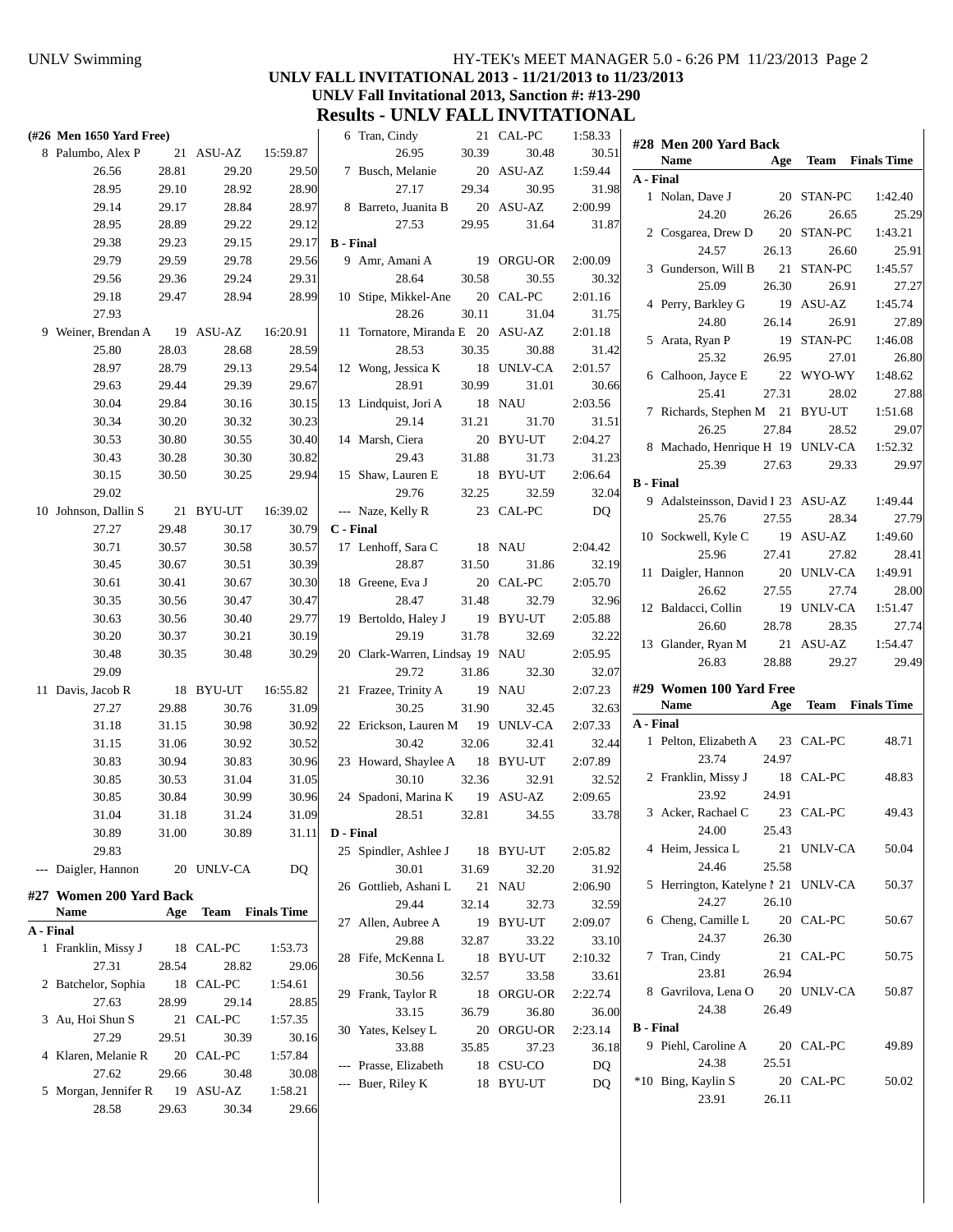# UNLV Swimming HY-TEK's MEET MANAGER 5.0 - 6:26 PM 11/23/2013 Page 3

### **UNLV FALL INVITATIONAL 2013 - 11/21/2013 to 11/23/2013 UNLV Fall Invitational 2013, Sanction #: #13-290**

**Results - UNLV FALL INVITATIONAL** 3 Virva, Dillon R 19 UNLV-CA 44.23

|           | B - Final  (#29 Women 100 Yard Free)                                 |                      |       |
|-----------|----------------------------------------------------------------------|----------------------|-------|
|           | *10 Osman, Farida H 18 CAL-PC<br>24.32 25.70                         |                      | 50.02 |
|           | 12 Vredeveld, Kristen A 18 CAL-PC                                    |                      | 50.78 |
|           | 24.30 26.48<br>13 Stipe, Mikkel-Ane 20 CAL-PC                        |                      | 50.91 |
|           | 26.42<br>24.49<br>14 Fehervari, Julia 21 UNLV-CA                     |                      | 51.02 |
|           | 26.62<br>24.40                                                       |                      | 51.22 |
|           | 15 Au, Hoi Shun S<br>24.58 26.64                                     |                      |       |
|           | 16 Dixon, Rachel A<br>$24.63$ 27.70                                  | 21 UNLV-CA           | 52.33 |
|           | <b>C</b> - Final                                                     |                      |       |
|           | 17 Marsh, Jessica R 21 UNLV-CA<br>26.41<br>24.77                     |                      | 51.18 |
|           | 18 Cratsenberg, Amber 19 UNLV-CA 51.45<br>24.89                      |                      |       |
|           | 26.56<br>19 Speers, Abigail M 19 CAL-PC<br>24.44                     |                      | 51.61 |
|           | 27.17<br>20 Simonovic, Kat S 19                                      | ASU-AZ               | 51.62 |
|           | 24.75<br>26.87<br>21 Friderichs, Jamie A 19 ASU-AZ                   |                      | 51.84 |
|           | 24.82<br>27.02<br>22 McCormick, Allison L 18 BYU-UT                  |                      | 51.97 |
|           | 26.64<br>25.33<br>23 Harrison, Samantha G 19 ORGU-OR 52.95           |                      |       |
|           | 25.52 27.43<br>--- Roh, Karin                                        | 18 CSU-CO            | DQ    |
|           | <b>D</b> - Final                                                     |                      |       |
|           |                                                                      |                      |       |
|           | *25 Kong, Yvette M 24 CAL-PC<br>25.07<br>26.71                       |                      | 51.78 |
|           | *25 Chavez, Jaclyn A 21 ASU-AZ<br>24.94 26.84                        |                      | 51.78 |
|           | 27 McMullan, Valerie B 21 BYU-UT<br>25.12 27.00                      |                      | 52.12 |
|           | 28 Bennion, Angela K 21 BYU-UT<br>26.98<br>25.21                     |                      | 52.19 |
|           | 29 Greene, Eva J 20 CAL-PC                                           |                      | 52.29 |
|           | 27.50<br>24.79                                                       |                      |       |
|           | 30 Young, Andrea S<br>18                                             | ORGU-OR              | 52.93 |
| 31        | 25.52<br>27.41<br>Hecker, Anni A<br>18                               | ORGU-OR              | 53.00 |
|           | 25.44<br>27.56                                                       |                      |       |
|           | 32 MacEwen, Sophia L 18 ORGU-OR<br>24.90<br>28.20                    |                      | 53.10 |
|           | #30 Men 100 Yard Free<br>Name                                        | Age Team Finals Time |       |
| A - Final |                                                                      |                      |       |
| 1         | Kalms, Adam M<br>20                                                  | WYO-WY               | 43.82 |
|           | 21.03<br>22.79<br>2 Lameynardie, Samuel 20 UNLV-CA<br>23.12<br>21.10 |                      | 44.22 |

|                  | 20.77                           | 23.46 |                |       |
|------------------|---------------------------------|-------|----------------|-------|
|                  | 4 Stephens, Thomas S 21 STAN-PC |       |                | 44.25 |
|                  | 21.12                           | 23.13 |                |       |
|                  | 5 Paco-Pedroni, Tom 18 UNLV-CA  |       |                | 44.43 |
|                  | 21.27                           | 23.16 |                |       |
|                  | 6 Black, Connor S               | - 18  | STAN-PC        | 44.74 |
|                  | 21.53                           | 23.21 |                |       |
|                  | 7 Passos, Gui B                 | 22    | <b>UNLV-CA</b> | 44.80 |
|                  | 21.60                           | 23.20 |                |       |
| 8                | Duggan, Sean M                  |       | 19 STAN-PC     | 44.95 |
|                  | 21.53                           | 23.42 |                |       |
| <b>B</b> - Final |                                 |       |                |       |
|                  | 9 Bohus, Richard                |       | 20 ASU-AZ      | 45.18 |
|                  | 21.83                           | 23.35 |                |       |
|                  | 10 Garnier, Jeff B              | 19    | STAN-PC        | 45.61 |
|                  | 21.82                           | 23.79 |                |       |
|                  | 11 Stoehr, Mitch D              | 21    | STAN-PC        | 45.70 |
|                  | 21.68                           | 24.02 |                |       |
|                  | 12 Griffel, Ethan E             | 22    | WYO-WY         | 45.85 |
|                  | 21.75                           | 24.10 |                |       |
|                  | 13 Hallowell, Ethan W 21        |       | STAN-PC        | 45.94 |
|                  | 22.16                           | 23.78 |                |       |
|                  | 14 Lovell, Ben P                |       | 20 STAN-PC     | 46.25 |
|                  | 22.19                           | 24.06 |                |       |
|                  | 15 O'Leary, Ryan P 21 WYO-WY    |       |                | 46.34 |
|                  | 21.83                           | 24.51 |                |       |
|                  | 16 Bushnell, Stott H 23 BYU-UT  |       |                | 46.46 |
|                  |                                 |       |                |       |
|                  | 22.29                           | 24.17 |                |       |
| C - Final        |                                 |       |                |       |
|                  | 17 Descombes, Jack P 19 STAN-PC |       |                | 45.71 |
|                  | 21.85                           | 23.86 |                |       |
| 18               | DeShon, Spencer A 18            |       | STAN-PC        | 45.72 |
|                  | 22.29                           | 23.43 |                |       |
|                  | 19 Ross, James E                |       | 20 STAN-PC     | 46.27 |
|                  | 22.17                           | 24.10 |                |       |
|                  | 20 Carter, Michael              |       | 21 STAN-PC     | 46.29 |
|                  | 22.35                           | 23.94 |                |       |
| 21               | Tarazona, Dylan                 | 18    | <b>UNLV-CA</b> | 46.32 |
|                  | 22.15                           | 24.17 |                |       |
|                  | 22 Johns, Travis J              |       | 18 STAN-PC     | 46.41 |
|                  | 22.36                           | 24.05 |                |       |
|                  | 23 Davis, Cole W                | 21    | STAN-PC        | 46.49 |
|                  | 22.24                           | 24.25 |                |       |
|                  | 24 Kao, Sean H                  |       | 19 ASU-AZ      | 46.56 |
|                  | 22.42                           | 24.14 |                |       |
| D - Final        |                                 |       |                |       |
|                  | 25 Adams, Wyatt J               | 22    | UNLV-CA        | 46.68 |
|                  | 22.38                           | 24.30 |                |       |
| 26               | Wollkind, Spencer A 22 UNLV-CA  |       |                | 46.83 |
|                  | 22.78                           | 24.05 |                |       |
|                  | 27 Worrick, Joe C               |       | 19 ASU-AZ      | 47.62 |
|                  | 23.09                           | 24.53 |                |       |
| 28               | Harvey, Bryan T<br>22.68        | 25.09 | 20 UNLV-CA     | 47.77 |

|    | 29 Glander, Ryan M 21 ASU-AZ<br>23.41                  | 24.74 |            | 48.15     |
|----|--------------------------------------------------------|-------|------------|-----------|
|    | 30 Elieson, Jacob T                                    |       | 18 BYU-UT  | 48.74     |
|    | 23.18                                                  | 25.56 |            |           |
|    | 31 Oldham, Blaine M                                    |       | 18 BYU-UT  | 48.95     |
|    | 23.25                                                  | 25.70 |            |           |
|    | --- Gillette, James S                                  |       | 22 BYU-UT  | <b>DQ</b> |
|    | #31 Women 200 Yard Breast<br>Name Age Team Finals Time |       |            |           |
|    | A - Final                                              |       |            |           |
|    | 1 Garcia Urzainqui, Mar 19 CAL-PC                      |       |            | 2:10.98   |
|    | 29.58                                                  | 33.41 | 33.69      | 34.30     |
|    | 2 Li, Celina T                                         | 18    | CAL-PC     | 2:13.72   |
|    | 29.90                                                  | 33.77 | 34.59      | 35.46     |
|    | 3 Houston, Tory M                                      | 20    | ASU-AZ     | 2:14.72   |
|    | 30.42                                                  | 34.49 | 34.79      | 35.02     |
|    | 4 Young, Taylor M                                      | - 18  | CAL-PC     | 2:15.26   |
|    | 29.98                                                  | 34.55 | 35.41      | 35.32     |
|    | 5 Kibby, Crystal R                                     | 21    | ORGU-OR    | 2:15.72   |
|    | 30.88                                                  | 34.28 | 34.97      | 35.59     |
|    | 6 Bates, Melissa E                                     |       | 21 CAL-PC  | 2:18.98   |
|    | 30.52                                                  | 35.07 | 36.38      | 37.01     |
|    | 7 Kong, Yvette M                                       |       | 24 CAL-PC  | 2:20.78   |
|    | 31.02                                                  | 35.25 | 36.91      | 37.60     |
|    | 8 Burnes, Jordan S                                     |       | 22 NAU     | 2:22.07   |
|    |                                                        |       |            |           |
|    | 30.93<br><b>B</b> - Final                              | 35.61 | 37.16      | 38.37     |
|    | 9 Isleta, Czsarina Dawn- 18 ORGU-OR                    |       |            | 2:20.66   |
|    | 32.20                                                  | 35.38 | 36.06      | 37.02     |
|    | 10 Buer, Riley K                                       |       | 18 BYU-UT  | 2:21.59   |
|    | 32.30                                                  | 35.71 | 36.55      | 37.03     |
|    | 11 Young, Andrea S                                     |       | 18 ORGU-OR | 2:23.48   |
|    | 32.50                                                  | 35.96 | 37.21      | 37.81     |
|    | 12 Hendrick, Kristina 18 UNLV-CA                       |       |            | 2:23.82   |
|    | 32.35                                                  | 36.25 | 37.52      | 37.70     |
|    | 13 Degraff, Cheyenne N 18 ASU-AZ                       |       |            | 2:24.35   |
|    | 33.12                                                  | 36.52 | 37.05      | 37.66     |
|    | 14 Harris, Mallory 19 BYU-UT                           |       |            | 2:26.27   |
|    | 33.52 37.33 38.02                                      |       |            | 37.40     |
|    | 15 Alf-Huynh, Maranda N 18 ORGU-OR 2:26.71             |       |            |           |
|    | 33.79                                                  | 37.66 | 37.79      | 37.47     |
|    | 16 Finlayson, Brittani A 19 BYU-UT                     |       |            | 2:29.21   |
|    | 32.80                                                  | 38.10 |            | 39.41     |
|    | C - Final                                              |       | 38.90      |           |
|    | 17 Chan, Chelsea                                       |       |            |           |
|    |                                                        | 18    | ORGU-OR    | 2:22.45   |
|    | 32.33                                                  | 35.71 | 36.96      | 37.45     |
| 18 | Guerrero, Amanda J                                     | 20    | UNLV-CA    | 2:25.89   |
|    | 33.00                                                  | 36.15 | 37.47      | 39.27     |
| 19 | Sanchez, Natalie O                                     |       | 20 UNLV-CA | 2:25.99   |
|    | 32.43                                                  | 36.36 | 38.73      | 38.47     |
| 20 | Skaggs, Hanna K                                        | 18    | BYU-UT     | 2:26.06   |
|    | 32.17                                                  | 36.72 | 38.15      | 39.02     |
| 21 | Ochs, Alice A                                          | 18    | ORGU-OR    | 2:27.76   |
|    | 33.78                                                  | 38.31 | 38.29      | 37.38     |
|    |                                                        |       |            |           |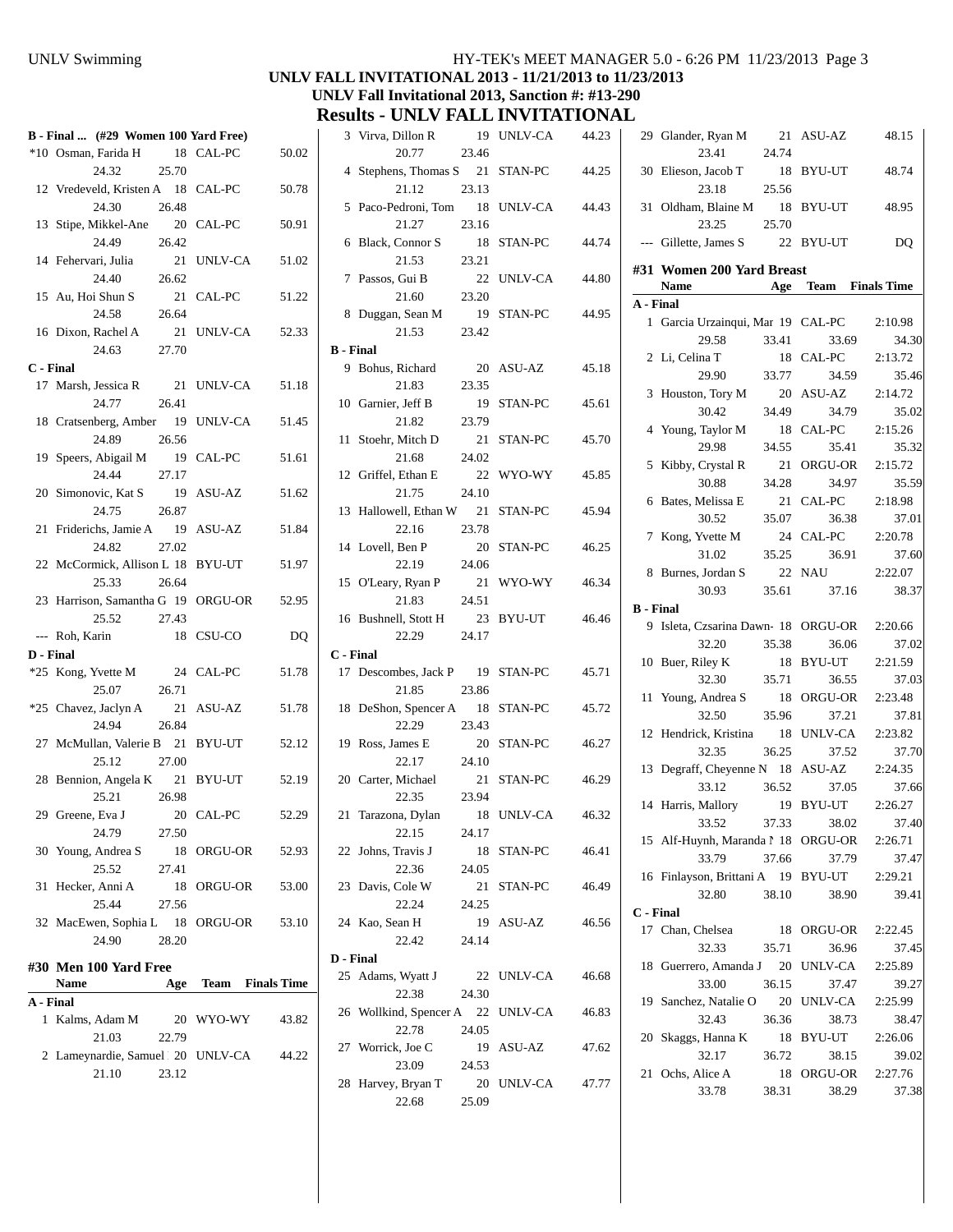### UNLV Swimming HY-TEK's MEET MANAGER 5.0 - 6:26 PM 11/23/2013 Page 4 **UNLV FALL INVITATIONAL 2013 - 11/21/2013 to 11/23/2013 UNLV Fall Invitational 2013, Sanction #: #13-290 Results - UNLV FALL INVITATIONAL**

|                  | C - Final  (#31 Women 200 Yard Breast) |       |             |                         |                  | 2 Bat    |
|------------------|----------------------------------------|-------|-------------|-------------------------|------------------|----------|
|                  | 22 Morrison, Meagan L 20 NAU           |       |             | 2:29.13                 |                  |          |
|                  | 33.78                                  | 38.11 | 38.92       | 38.32                   |                  | 3 Bax    |
|                  | 23 Lewandowski, Emily / 20 NAU         |       |             | 2:34.54                 |                  |          |
|                  | 34.17                                  | 39.27 | 40.32       | 40.78                   |                  | 4 Bre    |
|                  | #32 Men 200 Yard Breast                |       |             |                         |                  |          |
|                  | Name                                   |       |             | Age Team Finals Time    |                  | 5 Ngu    |
| A - Final        |                                        |       |             |                         |                  |          |
|                  | 1 Williamson, Max S 19 STAN-PC         |       |             | 1:58.97                 |                  | 6 Fuji   |
|                  | 27.14                                  | 30.08 | 31.06       | 30.69                   |                  |          |
|                  | 2 Shaw, Mason K                        | 21    | STAN-PC     | 1:59.65                 |                  | 7 Nar    |
|                  | 27.11                                  | 30.24 | 30.95       | 31.35                   |                  |          |
|                  | 3 Meier, Brandon E 21 UNLV-CA          |       |             | 1:59.98                 |                  | 8 Livi   |
|                  | 26.91                                  | 30.46 | 30.76       | 31.85                   |                  |          |
|                  | 4 Priest, Jake L                       |       | 22 UNLV-CA  | 2:00.44                 | <b>B</b> - Final |          |
|                  | 26.49                                  | 30.55 | 31.60       | 31.80                   |                  | 9 Her    |
|                  | 5 Le, Daniel T 18 STAN-PC              |       |             | 2:01.27                 |                  |          |
|                  | 27.71                                  |       | 30.72 30.79 | 32.05                   |                  | 10 Mey   |
|                  | 6 Dalby, Zac T 20 ASU-AZ               |       |             | 2:02.58                 |                  |          |
|                  | 27.60                                  |       | 31.16 31.95 | 31.87                   |                  | 11 Grii  |
|                  | 7 Hommel, Robert A 20 STAN-PC          |       |             | 2:03.29                 |                  |          |
|                  | 28.13                                  | 31.76 | 31.83       | 31.57                   |                  | $12$ Osn |
|                  | 8 Turner, Jordan A                     |       | 21 WYO-WY   | 2:04.52                 |                  |          |
|                  | 27.92                                  | 31.57 | 32.56       | 32.47                   |                  | 13 Mo    |
| <b>B</b> - Final |                                        |       |             |                         |                  | 14 Tian  |
|                  | 9 Scalise, Kyle A 19 WYO-WY            |       |             | 2:05.84                 |                  |          |
|                  | 28.23                                  |       | 31.74 32.76 | 33.11                   |                  | 15 Juer  |
|                  | 10 Brown, Christian S 19 STAN-PC       |       |             | 2:07.25                 |                  |          |
|                  | 28.05                                  | 32.40 | 32.86       | 33.94                   |                  | 16 Am    |
|                  | 11 Rutherfurd, Andrew N. 24 BYU-UT     |       |             | 2:07.90                 |                  |          |
|                  | 29.21                                  | 32.38 | 33.31       | 33.00                   | C - Final        |          |
|                  | 12 Lamb, Josh R                        |       | 18 ASU-AZ   | 2:08.44                 |                  | 17 Palo  |
|                  | 28.74                                  | 32.34 | 33.60       | 33.76                   |                  |          |
|                  | 13 King, Michael D                     |       | 24 BYU-UT   | 2:08.80                 |                  | 18 Cris  |
|                  | 29.67                                  | 33.31 | 33.23       | 32.59                   |                  |          |
|                  | 14 Mills, Brandon J                    |       | 18 ASU-AZ   | 2:08.93                 |                  | 19 Cox   |
|                  | 28.06                                  | 32.97 | 33.08       | 34.82                   |                  |          |
|                  | 15 Greenland, Garrett G 22 BYU-UT      |       |             | 2:14.12                 |                  | 20 Cav   |
|                  |                                        |       |             | 29.84 33.52 34.76 36.00 |                  |          |
|                  | 16 Braden, Gunner A 18 ASU-AZ          |       |             | 2:15.56                 |                  | 21 Wel   |
|                  | 29.82                                  | 33.74 | 35.36       | 36.64                   |                  |          |
| C - Final        | 17 Bullington, Danny 19 UNLV-CA        |       |             | 2:14.54                 |                  | 22 Rus   |
|                  | 29.01                                  | 33.89 | 36.18       | 35.46                   |                  |          |
|                  | 18 Scott, Sammy T                      | 20    | ASU-AZ      | 2:15.74                 |                  | --- Vau  |
|                  | 29.86                                  | 33.23 | 35.50       | 37.15                   | #34 Me           |          |
|                  | --- Worrick, Joe C                     | 19    | ASU-AZ      | DO                      |                  | Nar      |
|                  |                                        |       |             |                         | A - Final        |          |
|                  | #33 Women 200 Yard Fly                 |       |             |                         |                  | 1 Kre    |
|                  | <b>Name</b>                            | Age   |             | <b>Team</b> Finals Time |                  |          |
| A - Final        |                                        |       |             |                         |                  | 2 Batl   |
|                  | 1 Li, Celina T                         | 18    | CAL-PC      | 1:57.55                 |                  |          |
|                  | 26.22                                  | 30.40 | 30.77       | 30.16                   |                  | 3 Coc    |

|                           | 23.45                                      | 26.79                    | 27.46                             | 28.72            |
|---------------------------|--------------------------------------------|--------------------------|-----------------------------------|------------------|
|                           | 3 Coci, Alex                               |                          | 24 ASU-AZ                         | 1:46.42          |
|                           | 23.86                                      | 27.21                    | 26.91                             | 27.69            |
|                           | 2 Batka, Balint                            |                          | 22 UNLV-CA                        | 1:45.67          |
|                           | 23.49                                      | 19<br>27.03              | STAN-PC<br>27.28                  | 1:45.40<br>27.60 |
| A - Final<br>$\mathbf{1}$ | Kremer, Tom                                |                          |                                   |                  |
|                           | <b>Name</b>                                | Age                      | <b>Team</b> Finals Time           |                  |
|                           | #34 Men 200 Yard Fly                       |                          |                                   |                  |
|                           | --- Vaughan, Dani M 21 BYU-UT              |                          |                                   | DQ               |
|                           | 29.07                                      | 33.07                    | 35.93                             | 35.29            |
|                           | 22 Russell, Becky A                        |                          | 21 NAU                            | 2:13.36          |
|                           | 28.58                                      | 32.90                    | 33.97                             | 35.53            |
|                           | 21 Wells, McKenzie K 19 BYU-UT             |                          |                                   | 2:10.98          |
|                           | 28.80                                      | 32.60                    | 33.76                             | 35.28            |
|                           | 20 Cavanaugh, Jesikah E 18 ORGU-OR 2:10.44 |                          |                                   |                  |
|                           | 29.17 32.47                                |                          | 33.22                             | 35.00            |
|                           | 19 Cox, Erin N                             |                          | 20 UNLV-CA                        | 2:09.86          |
|                           | 28.80                                      |                          | 20 ASU-AZ<br>32.70 33.78<br>33.78 | 33.74            |
|                           | 18 Crispo, Miriam                          |                          |                                   | 2:09.02          |
|                           | 28.01                                      | 31.45                    | 32.96                             | 33.75            |
|                           | 17 Palomino, Kathryn E 18 NAU              |                          |                                   | 2:06.17          |
|                           | C - Final                                  |                          |                                   |                  |
|                           | 28.97                                      |                          | 32.31 33.41                       | 33.55            |
|                           | 16 Ampuero, Jessica 21 BYU-UT              |                          |                                   | 2:08.24          |
|                           | 27.62                                      | 32.39                    | 34.05                             | 34.07            |
|                           | 15 Juergens, Alexis K 20 NAU               |                          |                                   | 2:08.13          |
|                           | 28.75                                      | 32.31                    | 33.04                             | 32.86            |
|                           | 14 Tiang, Zerlynn 18 BYU-UT                |                          |                                   | 2:06.96          |
|                           | 28.92                                      | 31.99                    | 33.13                             | 32.51            |
|                           | 13 Morris, Chelsea L 21 UNLV-CA            |                          |                                   | 2:06.55          |
|                           | 27.94                                      | 32.14                    | 33.27                             | 32.54            |
|                           | 27.76<br>12 Osman, Farida H                | 31.71<br>$\frac{18}{18}$ | CAL-PC                            | 2:05.89          |
|                           | 11 Grima, Alicia J                         | 23                       | CAL-PC<br>32.59                   | 2:05.56<br>33.50 |
|                           | 27.55                                      | 31.83                    | 31.74                             | 33.65            |
|                           | 10 Meyer, Brooke N 18                      |                          | ORGU-OR                           | 2:04.77          |
|                           | 28.50                                      | 31.84                    | 32.03                             | 31.88            |
|                           | 9 Hendrick, Kimberly 18 UNLV-CA            |                          |                                   | 2:04.25          |
|                           | <b>B</b> - Final                           |                          |                                   |                  |
|                           | 28.07 31.29                                |                          | 32.25                             | 33.27            |
|                           | 8 Livingstone, Kearsten 21 CAL-PC          |                          |                                   | 2:04.88          |
|                           | 28.02                                      | 31.31                    | 32.35                             | 32.97            |
|                           | 7 Nanfria, Taylor L                        |                          | 20 CAL-PC                         | 2:04.65          |
|                           | 27.56                                      |                          | 22 ORGU-OR<br>31.14 32.14         | 33.06            |
|                           | 6 Fujimura, Aya                            |                          |                                   | 2:03.90          |
|                           | 28.30                                      | 31.19                    | 31.36                             | 32.04            |
|                           | 5 Nguyen, Janelle 18 UNLV-CA               |                          |                                   | 2:02.89          |
|                           | 27.35                                      | 30.41                    | 31.59                             | 31.79            |
|                           | 4 Breed, Catherine E 20 CAL-PC             |                          |                                   | 2:01.14          |
|                           | 3 Baxter, Tristin L 21 ASU-AZ<br>27.65     | 30.07                    | 30.80                             | 1:59.79<br>31.27 |
|                           | 26.98                                      | 29.32                    | 31.21                             | 30.17            |
|                           | 2 Batchelor, Sophia                        | 18                       | CAL-PC                            | 1:57.68          |

|                  | 4 Black, Connor S                         | 18             | STAN-PC                | 1:49.51        |
|------------------|-------------------------------------------|----------------|------------------------|----------------|
|                  | 23.89                                     | 27.99          | 29.02                  | 28.61          |
| 5                | Nelson, Ryan M                            | 19             | WYO-WY                 | 1:49.76        |
|                  | 25.02                                     | 27.84          | 28.80                  | 28.10          |
|                  | 6 Umbach, Gray S                          | 19             | STAN-PC                | 1:49.84        |
|                  | 24.17                                     | 27.63          | 28.53                  | 29.51          |
|                  | 7 Arata, Ryan P                           | 19             | STAN-PC                | 1:49.91        |
|                  | 24.08                                     | 27.95          | 28.80                  | 29.08          |
|                  | 8 Yoder, Jimmy S                          | 18             | STAN-PC                | 1:53.16        |
| <b>B</b> - Final |                                           |                |                        |                |
|                  | 9 Eglesfield, George T 19                 |                | WYO-WY                 | 1:47.87        |
|                  | 24.19                                     | 27.73          | 28.21                  | 27.74          |
|                  | 10 Pickard, Chris T                       |                | 21 STAN-PC             | 1:48.36        |
|                  | 24.17                                     | 27.25          | 27.94                  | 29.00          |
| 11               | Mortensen, Michael C 18 BYU-UT            |                |                        | 1:53.00        |
|                  | 25.52                                     | 29.10          | 29.49                  | 28.89          |
|                  | 12 Stevenson, Brent B 23 BYU-UT           |                |                        | 1:55.07        |
|                  | 24.63                                     | 28.83          | 30.14                  | 31.47          |
|                  | 13 Hawkins, Jackson 18                    |                | UNLV-CA                | 1:56.01        |
|                  | 25.57                                     | 28.59          | 30.06                  | 31.79          |
|                  | #35 Women 400 Yard Free Relay             |                |                        |                |
|                  | <b>Team</b>                               |                | Relay Finals Time      |                |
| $\mathbf{1}$     | CAL-PC                                    |                | A                      | 3:16.42        |
|                  | Grima, Alicia J 23                        |                | Piehl, Caroline A 20   |                |
|                  | Tran, Cindy 21                            |                | Franklin, Missy J 18   |                |
|                  | 24.69                                     | 51.19          | 23.29                  | 48.84          |
|                  | 23.05                                     | 48.72          | 22.91                  | 47.67          |
|                  | 2 CAL-PC                                  |                | C                      | 3:17.92        |
|                  | Li, Celina T 18                           |                | Cheng, Camille L 20    |                |
|                  | Osman, Farida H 18                        |                | Pelton, Elizabeth A 23 |                |
|                  | 24.29                                     | 50.14          | 23.70                  | 49.52          |
|                  | 23.71                                     | 49.56          | 23.61                  | 48.70          |
|                  | 3 CAL-PC                                  |                | B                      | x3:18.82       |
|                  | Vredeveld, Kristen A 18 Bing, Kaylin S 20 |                |                        |                |
|                  | Bootsma, Rachel K 19                      |                | Acker, Rachael C 23    |                |
|                  | 24.47                                     | 51.08          | 23.45                  | 49.46          |
|                  | 23.18                                     | 49.09          | 23.33                  | 49.19          |
|                  | 4 UNLV-CA                                 |                | А                      | 3:23.80        |
|                  | Heim, Jessica L 21                        |                | Gavrilova, Lena O 20   |                |
|                  | Fehervari, Julia 21                       |                | Herrington, Katelyne M |                |
|                  | 24.52                                     | 50.23          | 24.08                  | 50.48          |
|                  | 24.26                                     | 51.13          | 24.57                  | 51.96          |
| 5                | <b>UNLV-CA</b>                            |                | B                      | 3:26.99        |
|                  | Dixon, Rachel A 21                        |                | Cratsenberg, Amber 19  |                |
|                  | Wong, Jessica K 18                        |                | Marsh, Jessica R 21    |                |
|                  | 24.76                                     | 52.29          | 24.66                  | 51.68          |
|                  | 24.43                                     | 51.56          | 24.24                  | 51.46          |
| 6                |                                           |                | А                      | 3:28.46        |
|                  | <b>BYU-UT</b>                             |                |                        |                |
|                  | McCormick, Allison L 1                    |                | Bennion, Angela K 21   |                |
|                  | Dodds, Allie L 21                         |                | McMullan, Valerie B 21 |                |
|                  | 25.70<br>25.30                            | 52.50<br>52.84 | 24.82<br>24.67         | 51.81<br>51.31 |